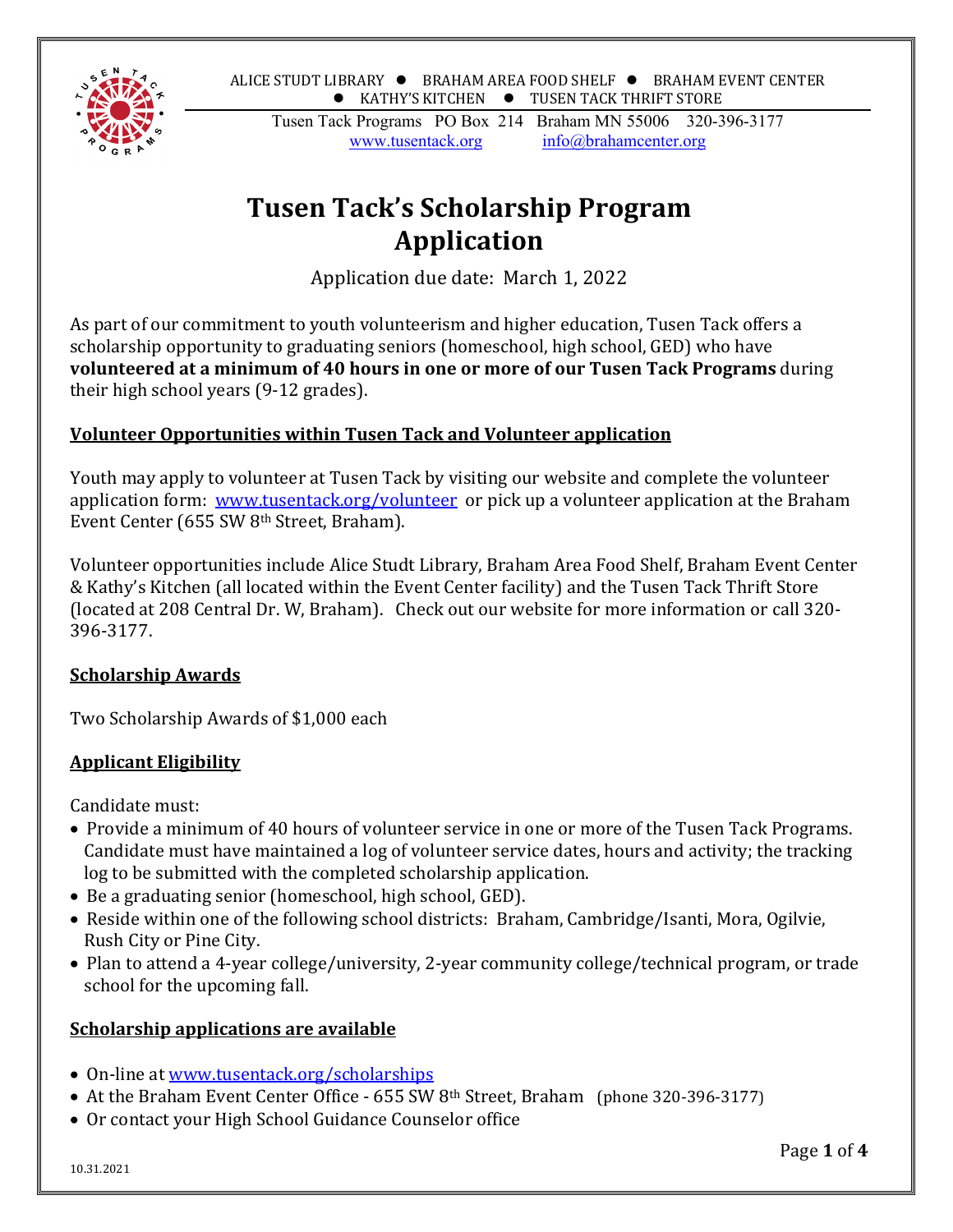## **Application deadline March 1, 2022**

Completed application must be received by the deadline date to be eligible and considered for the award. Submit your completed application to your High School Guidance Counselor – the Guidance Counselor will forward your application to the Braham Event Center Office. For Homeschoolers, GED or other students interested in submitting an application, please contact the Event Center Office: info@brahamcenter.org or call 320-396-3177.

## **Award Selection Process**

The TusenTack Scholarship Committee will review and consider only complete applications.

Applications will be rated on the following criteria:

- Volunteer service to the Tusen Tack organization (including quality, hours and extent of service)
- Community involvement (evidence of other community involvement)
- Extra-curricular activity (school related)
- Quality or overall presentation of application
- Personal and professional goals
- Response to essay question(s)

### **Requirement(s) for disbursement of Scholarship Awards**

The award recipient must provide the following documentation prior to disbursement of funds:

- Proof of enrollment at a 4-year college/university, or a 2-year technical program or trade school.
- A photocopy of the recipient's first or second semester transcript indicating satisfactory grades.
- Documents to be provided to your High School Guidance Counselor. For Homeschool, GED or other award recipients, contact the Braham Event Center Office in submitting documentation.
- Upon meeting the above requirements, the scholarship award will be issued to assist with the costs of tuition and fees required for enrollment or attendance or for course-related expenses, such as fees, books, supplies, and equipment required of all students for the courses of instruction at the eligible educational institution.

# *Those who can, do. Those who can do more, volunteer.*

## **Go to www.tusentack.org/volunteer to join our volunteer team!**

#### *Non‐discrimination clause*

The Tusen Tack Scholarship Program will be administered on a non-discriminatory basis without the regard to race, color, religion (creed), gender, age, national origin (ancestry), disability, marital status, sexual orientation, status as a parent, familial status or any other protected classification in its selection of scholarship applications or awards.

### *Tusen Tack Programs*

Tusen Tack, a 501(c)(3) non-profit organization, builds community and enhances the quality of life of residents in East Central Minnesota. It supports the operation of the Alice Studt Library, the Braham Area Food Shelf, Braham Event Center, Kathy's Kitchen, and the Tusen Tack Thrift Store. The organization is mostly volunteer-run and proceeds are circulated *back into the surrounding community. Visit our website at www.tusentack.org to learn more.*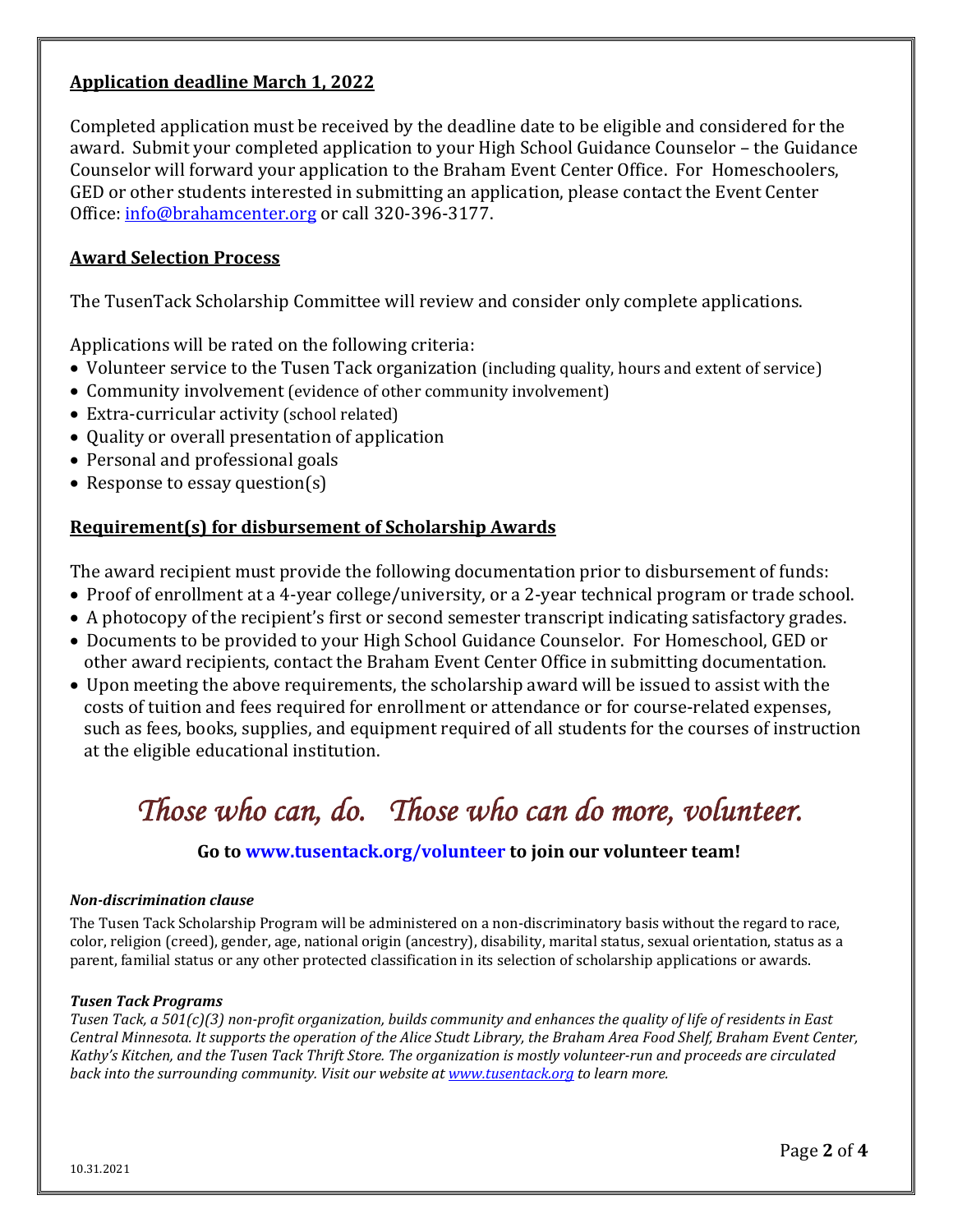# **2021‐2022 Tusen Tack Programs' Scholarship Application**

**Application due date: March 1, 2022** 

High schoolers: submit application to your High School Guidance Counselor Homeschool, GED or other students interested: contact info@brahamcenter.org

## **STUDENT ‐ PLEASE COMPLETE THE FORM BELOW.**

|                                                                                                                                                                                                                               |      |                 | Date: the contract of the contract of the contract of the contract of the contract of the contract of the contract of the contract of the contract of the contract of the contract of the contract of the contract of the cont |
|-------------------------------------------------------------------------------------------------------------------------------------------------------------------------------------------------------------------------------|------|-----------------|--------------------------------------------------------------------------------------------------------------------------------------------------------------------------------------------------------------------------------|
| E-mail: example and the set of the set of the set of the set of the set of the set of the set of the set of the set of the set of the set of the set of the set of the set of the set of the set of the set of the set of the |      | Home/Cell/Other |                                                                                                                                                                                                                                |
|                                                                                                                                                                                                                               |      |                 |                                                                                                                                                                                                                                |
| Mailing address                                                                                                                                                                                                               | City | State           | Zip                                                                                                                                                                                                                            |
|                                                                                                                                                                                                                               |      |                 | (actual or estimated date)                                                                                                                                                                                                     |
|                                                                                                                                                                                                                               |      |                 |                                                                                                                                                                                                                                |
|                                                                                                                                                                                                                               |      |                 |                                                                                                                                                                                                                                |
|                                                                                                                                                                                                                               |      |                 |                                                                                                                                                                                                                                |
| College/university, technical program or trade school you intend to apply to or may already be<br>Hours volunteered within the Tusen Tack Programs: (Please indicate the total number of hours &                              |      |                 |                                                                                                                                                                                                                                |
| summarize job duties for each of the Tusen Tack Programs you provided volunteer service.)<br>(Provide the tracking log of your volunteer service and hours; you may attach your tracking log to your application)             |      |                 |                                                                                                                                                                                                                                |
|                                                                                                                                                                                                                               |      |                 |                                                                                                                                                                                                                                |
| Were you involved in any community projects or service and/or extra-curricular school activities?<br>If yes, please list below: (may use a separate sheet if necessary)                                                       |      |                 |                                                                                                                                                                                                                                |

List program or activities and your role: Month/year Month/year

Page **3** of **4**